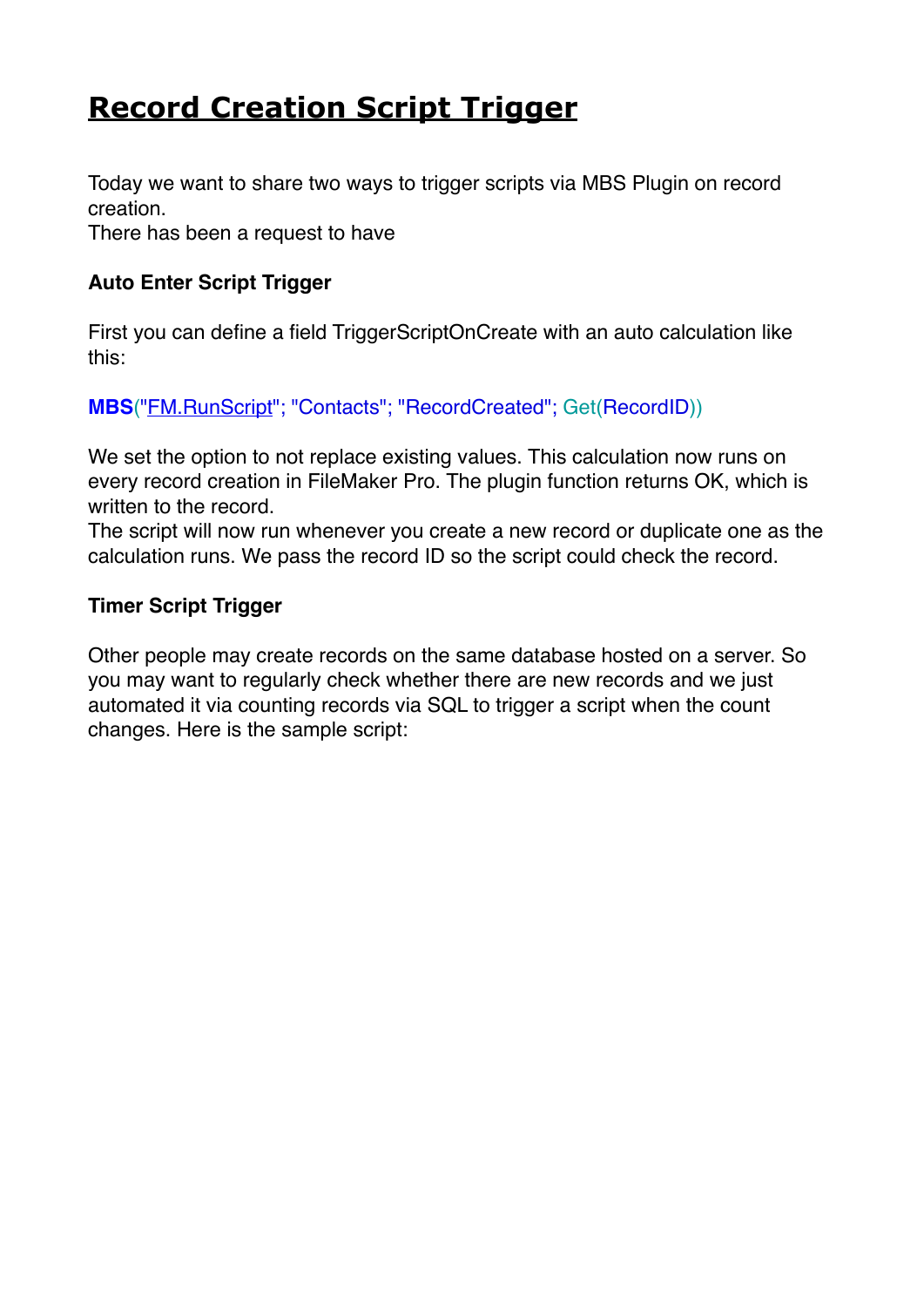## **# StartRecordCreatedTrigger**

```
FM.ExecuteFileSQL"; "Contacts"; "SELECT
Count(*) FROM Contacts"; 9; 13 ) ]
If [ MBS("IsError") ]
      Show Custom Dialog [ "SQL Error?" ; $$LastSQLCount ]
Else
      Set Variable [ $LastSQLCount ; Value: $count ]
      # free old if still runs
      Set Variable [ $r ; Value: If(Length($$RecordCreatedScheduleRef) > 0 ; 
MBS("Schedule.Release"; $$RecordCreatedScheduleRef); "") ]
      # launch new evaluate schedule
      Set Variable [ $$RecordCreatedScheduleRef ; Value: 
MBS( "Schedule.EvaluateAfterDelay"; 60; "Let( [ $SQLCount = 
MBS( \"FM.ExecuteFileSQL\"; \"Contacts\"; \"SELECT Count(*) FROM Contacts\"; 
9; 13 ); \mathcal{S}e = \mathsf{MBS}(\mathsf{NISError}(\mathsf{N})); \mathsf{Sr} = \mathsf{Wenn}(\mathsf{SSQLCount} \neq \mathsf{SSLastSQLCount});
"FM.RunScript\"; \"Contacts\"; \"RecordCr... ]
End If
```
As you see we query an initial count number and put it in a global variable. We schedule an evaluate and let's take a look on the expression without the backslashes needed:

```
Let( [
      $SQLCount = MBS( "FM.ExecuteFileSQL"; "Contacts"; "SELECT Count(*) 
FROM Contacts": 9: 13 ):
      $e = MBS("IsError");
       \text{Fr} = \text{Wenn}(\text{Se} = 0 \text{ AND } \text{SSQLCount} \neq \text{SSLastSQLCount};MBS("FM.RunScript"; "Contacts"; "RecordCreated"));
      $$LastSQLCount = Wenn($e; $$LastSQLCount; $SQLCount)
]; "")
```
As you see we query again the count of records via SQL and if that number changes, trigger the script and remember the new count. If an error is reported from SQL, we ignore this for now as the file may be closed currently?

To stop this later, we can release the schedule and have the plugin stop it: